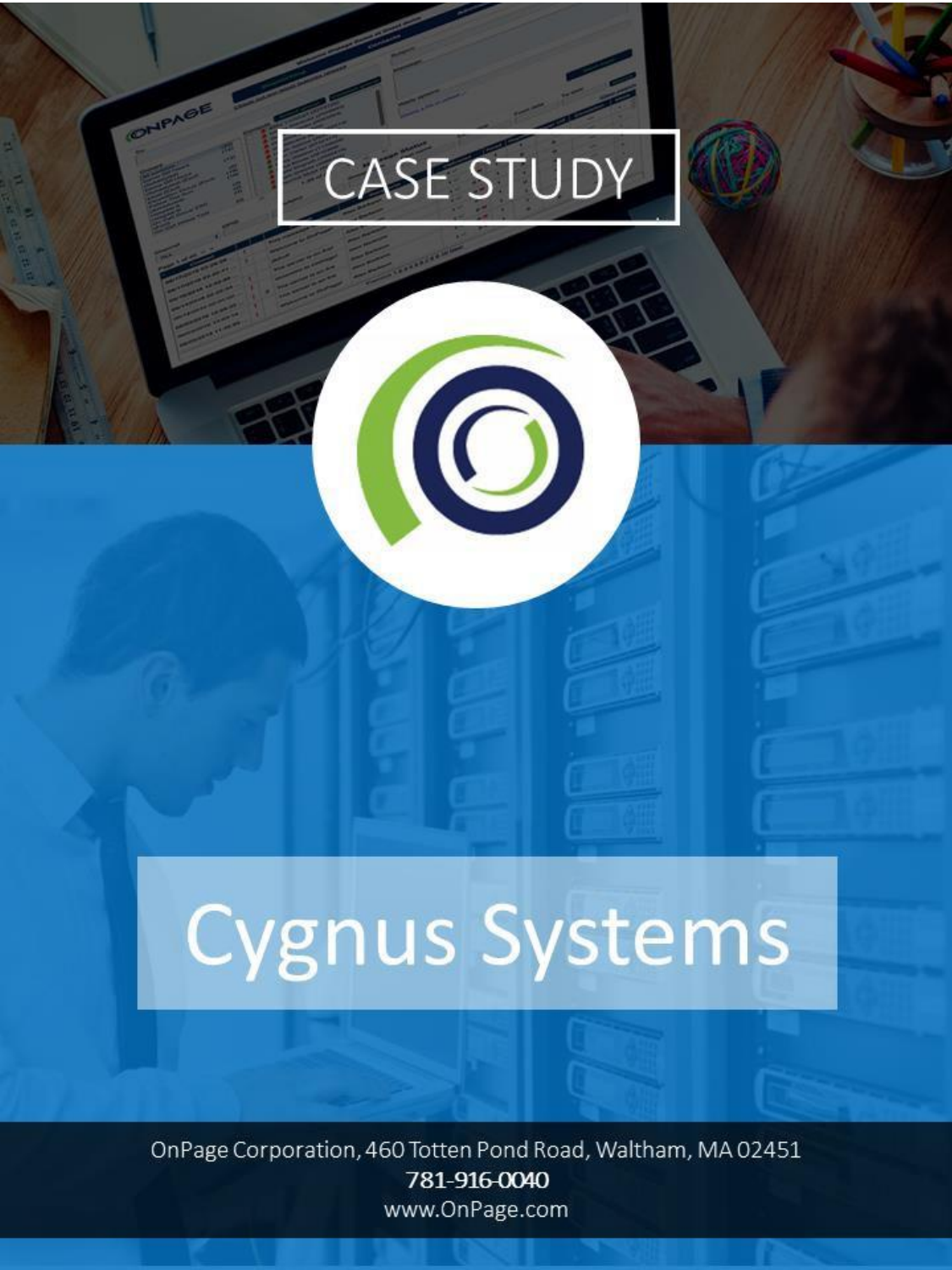



### **CASE STUDY:**

## **Cygnus Systems Reduces MSP Monthly Costs by 75% and Grows Revenue by 25% with OnPage's Incident Alert Management System**

Cygnus Systems, Inc. is a leader in IT business support for Southeastern Michigan. The company specializes in providing its clients with support services to maintain their IT solutions, phone systems and cloud services.

#### **Business Situation Prior to OnPage Implementation**

Cygnus' IT management division monitors over 1,000 endpoints with the help of the ConnectWise business management platform. When critical incidents took place, the ConnectWise Manage system would trigger an email message to the answering service and the answering service would then call one of Cygnus' engineers on their phone or send them a message via pagers.

Unfortunately, alerts sometimes didn't get triggered, either because:

- The email would be waiting in a queue of messages and the inbox would often accumulate so many messages that the inbox would stop accepting them, or
- Answering service staff failed to make the call to the engineers, or
- Calls or pages weren't picked up by the engineers.

There were also occasions where the answering service correctly sent out the message but if the engineer on call did not acknowledge the pager message, the answering service would wait at least 15 minutes before paging the engineer again. This often caused a delay of 30 minutes from the time the alert was triggered until there was a response. Each time this occurred, 30 minutes of billable time was lost. In some cases, the delay was significantly longer.

Craig Isaacs, VP of Operations at Cygnus Systems, experienced negative impact on his business when alerts were missed or delayed. For his customers, a missed alert can lead to lost data, business interruption and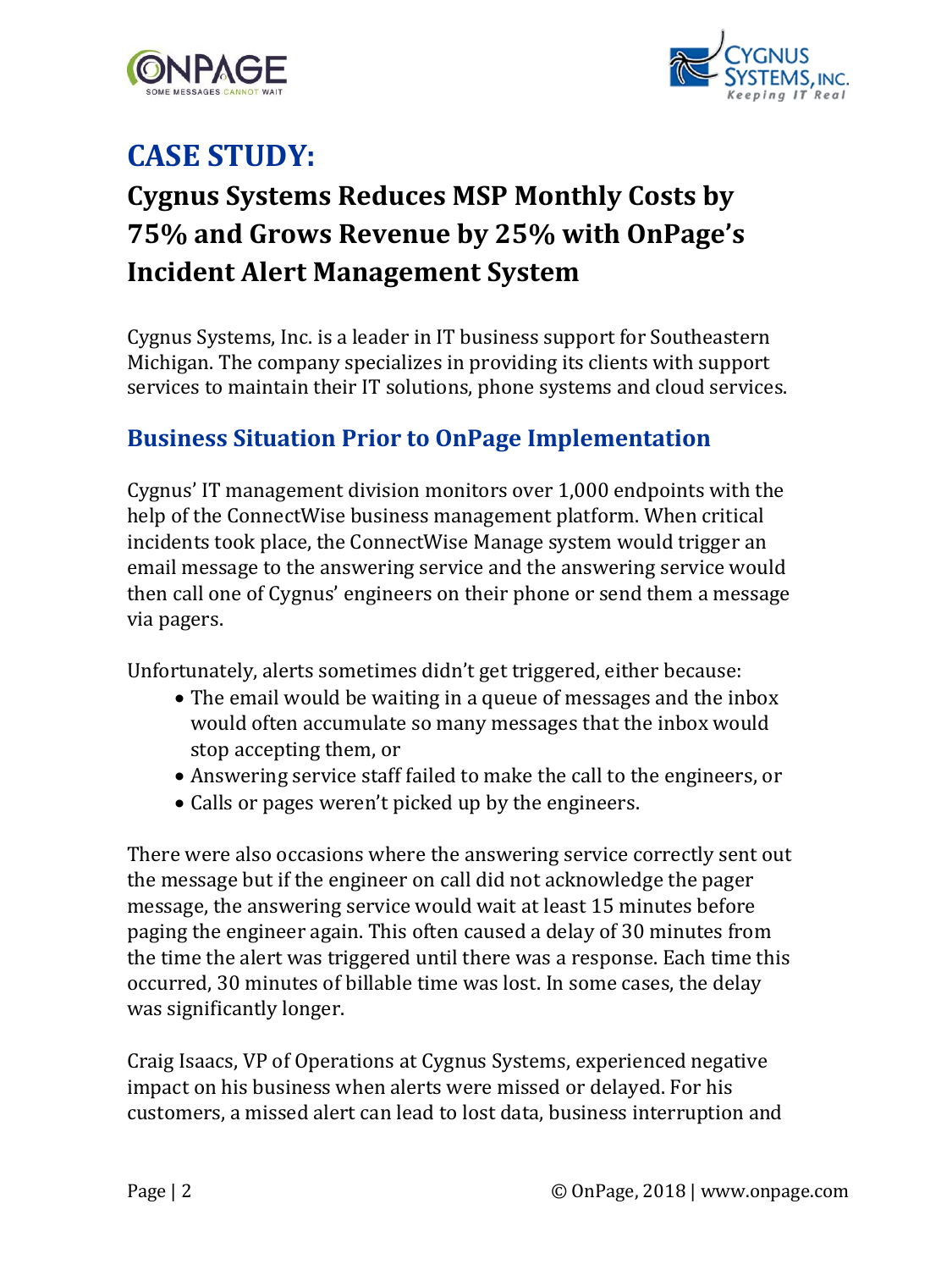



even lost revenue. For Cygnus, incidents involving mishandled alerts can ultimately translate to high levels of customer churn.



"Failure was just unacceptable. After our engineers missed 3 critical alerts, we realized we had to find an alternative."

--- Craig Isaacs, VP of Operations, Cygnus Systems

#### **OnPage Use Case at Cygnus**

With the ConnectWise-OnPage integration, Cygnus preselects the combination of conditions that define a critical incident. Then, when a critical incident occurs, it automatically and instantly activates the OnPage incident alert management solution which in turn delivers an alert directly to the on-call engineer via the OnPage mobile app. There's no need to rely on answering services or antiquated pagers. Infinitely more reliable than email, text or calls, the alerts are persistent and hard to ignore. Craig puts it best when he says:

#### "Have you heard them? They are really loud!"

If the on-call engineer does not acknowledge the OnPage alert within one minute, the system automatically escalates the alert to a manager. This ensures that Cygnus' client issues are immediately addressed even if there are failures at different communication points. All incident communication activity – alert sent, read, acknowledged, escalated, etc. – is tracked in real time and is included in the ticket, delivering audit trail information during the incident and for postincident reporting. The ConnectWise integration process itself was simple and straightforward, with a very short learning curve for Craig's team.

#### **Measurable Results, Significant Business Impact**

By replacing their answering services with OnPage's automated system, Cygnus has achieved significant savings. According to Craig,

> "Utilizing the OnPage alerting system has reduced alert errors to zero, **cut our monthly costs by 75%** and allowed us to grow our managed services business significantly with little increase in direct labor."